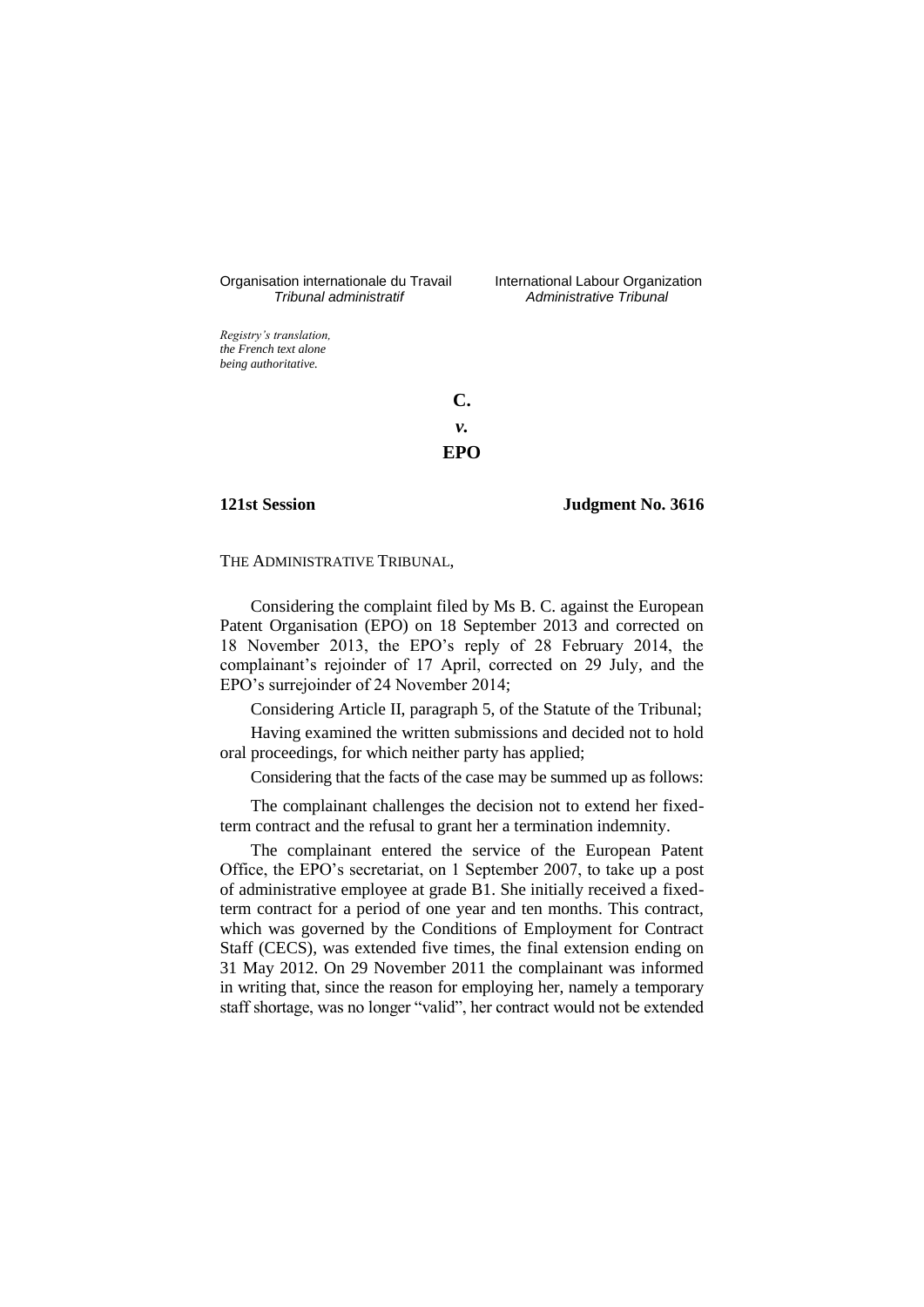beyond its expiry date. On 22 February 2012 she filed her first internal appeal to contest this decision. She contended in particular that the tasks which she had been carrying out for almost five years were of a permanent nature and she requested a permanent appointment, in accordance with article 7, paragraph 3, of the Service Regulations for Permanent Employees of the European Patent Office, or, subsidiarily, the renewal of her contract. She was informed by a letter of 24 April 2012 that the President of the Office was unable to grant these requests and that this first appeal had been referred to the Internal Appeals Committee (IAC). On 14 May 2012 the complainant filed a second internal appeal to contest the decision not to pay her the termination indemnity provided for in Article 15b of the CECS. She explained that, as she had no unemployment insurance, she was relying on that indemnity to meet her financial commitments until she found a new job. On 5 June 2012 the EPO informed her that this request could not be granted. This second appeal was also referred to the IAC.

The IAC heard the parties on 5 December 2012 and issued a single opinion on both appeals on 17 April 2013. It considered that under Article 15a, paragraph 1, of the CECS the complainant was not entitled either to have her contract extended, or to have it converted into another type of employment. It therefore recommended that her request to have her contract converted, or at least extended, should be dismissed.

The IAC also noted that Article 15b of the CECS, which provides for the payment of a termination indemnity, was not in force when the complainant signed her contract and that each of the extensions of the contract which had been offered thereafter stipulated that the terms of the complainant's employment remained unchanged. It inferred from this that she was not entitled to such an indemnity.

However, the IAC found that the EPO had breached its duty of care, particularly in that it had made no provision for an unemployment insurance scheme for contract staff who did not qualify for a termination indemnity and it considered that, when the complainant had signed her contract, she had not been sufficiently informed about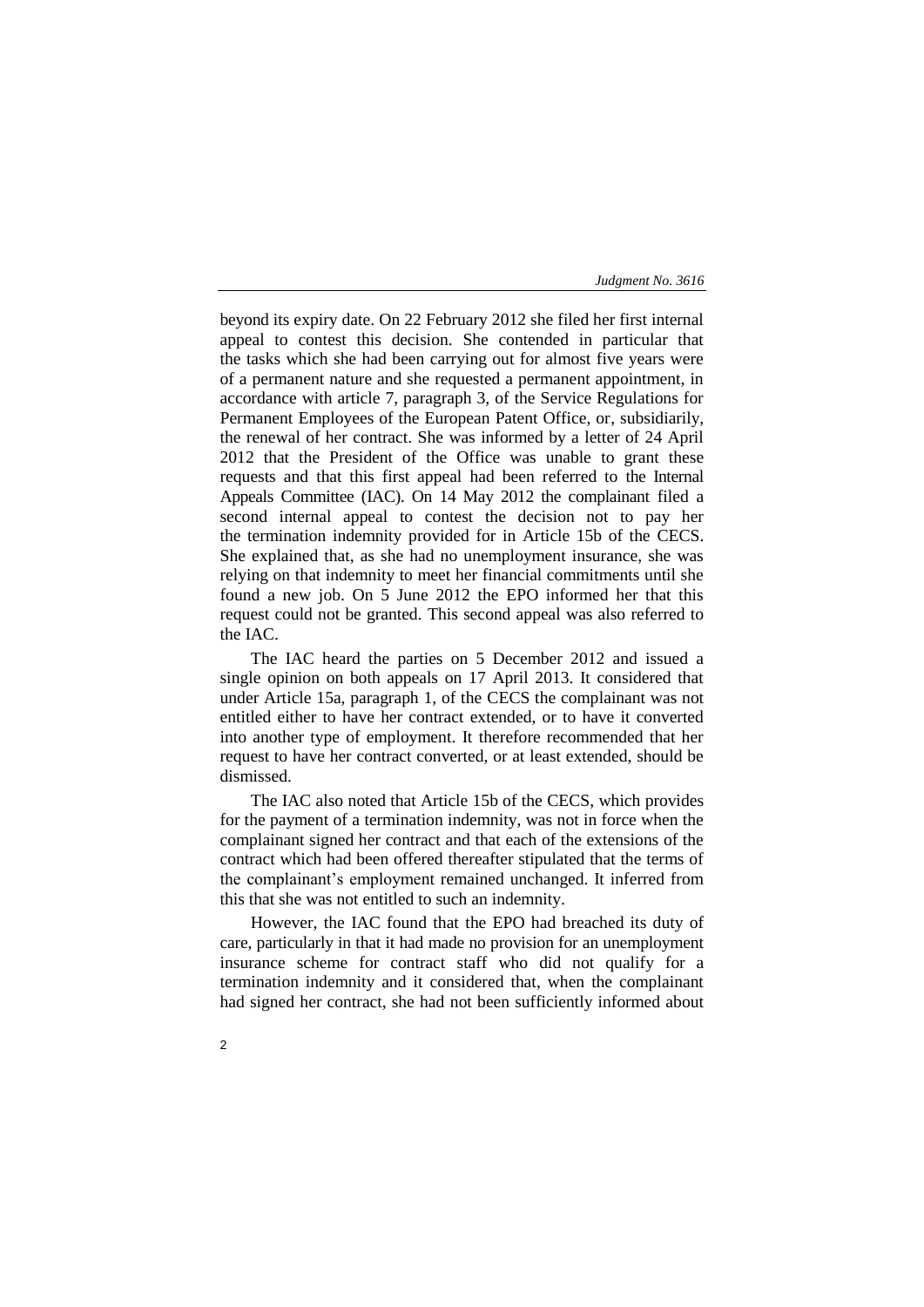the consequences of joining the EPO's social insurance scheme. The IAC therefore unanimously recommended that the complainant be awarded damages for the resultant material injury which she had suffered, and the majority of its members further recommended that she be paid 4,000 euros in compensation for moral injury and 1,000 euros in costs.

On 18 June 2013 the Vice-President in charge of Directorate General 4 informed the complainant that, in accordance with the opinion of the IAC, he had decided to reject as unfounded her claims for the conversion or extension of her contract and for the payment of a termination indemnity. Regarding the alleged breach by the EPO of its duty to inform, he noted the IAC's finding that, when the complainant had received the job offer from the EPO, she had not asked for any additional information about the EPO's social insurance scheme – which she had chosen to join – or indicated that the applicable rules were insufficiently clear to her. Moreover he explained to the complainant that, in his view, the EPO had not breached its duty of care, because her employment contract had conferred a set of benefits which were not "contrary to any higher ranking legal rules". He therefore rejected all the IAC's recommendations. That is the impugned decision.

The complainant requests the setting aside of the decision not to extend her contract, the payment of the termination indemnity provided for in Article 15b of the CECS and 20,000 euros in damages for the injury suffered and the costs incurred. She also seeks payment of the "compensation granted by the Internal Appeals Committee".

The EPO submits that the complaint should be dismissed as unfounded. It criticises the "approach" of the complainant who, it contends, simply reiterates the arguments which she put forward before the IAC.

# CONSIDERATIONS

1. First the EPO questions the receivability of the complaint. It holds that the complainant merely outlines the facts contained in her submissions to the IAC and does not enter any explicit plea.

3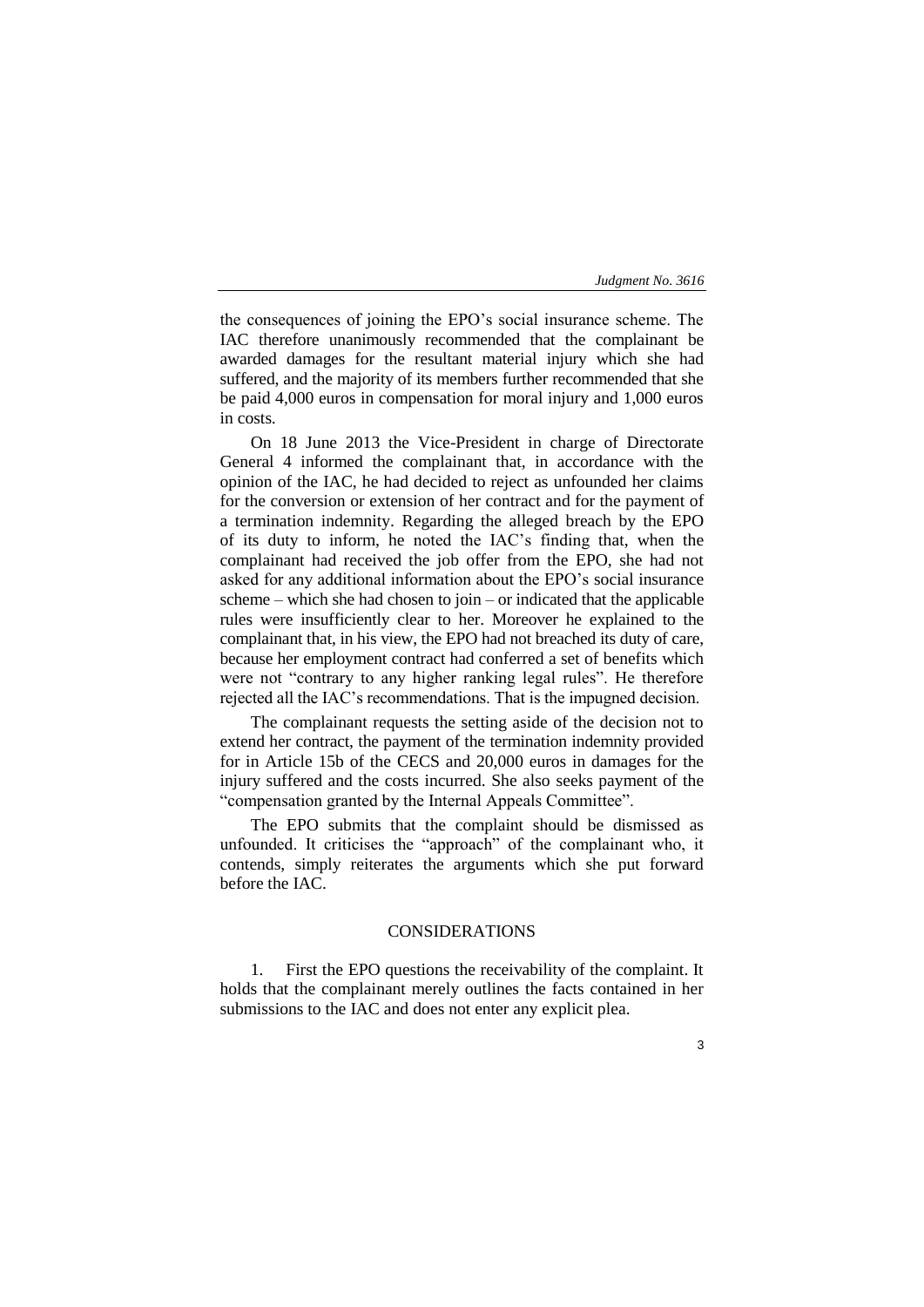This criticism will not be accepted. While the arguments of fact and of law of the complainant, who is not assisted by a representative, are rather succinct, they are sufficient to enable the Tribunal and the other party to apprehend with sufficient ease and clarity the complainant's pleas (see Judgment 2264, under 3(e)), which culminate in the claim that the impugned decision should be set aside and that various indemnities should be paid.

2. The first question is whether, at the end of her contract, the complainant was entitled to receive a permanent appointment, or to have her contract extended again.

3. At the time of the decision not to extend the complainant's contract beyond 31 May 2012, Article 1 of the CECS provided that the President of the Office could recruit staff on the basis of two categories of contract, namely non-renewable contracts concluded for the performance of short-term duties (subparagraph (a)), or contracts concluded to cover other temporary needs (subparagraph (b)).

According to paragraph 2 of that article, the Office could conclude such employment contracts only in response to temporary needs, such as a staff shortage, or for the purpose of carrying out occasional tasks which by their nature were non-permanent, or for other legitimate reasons which justified limiting the term of the contract. Article 2, paragraph 3, of the CECS specified that contracts under Article 1, paragraph 1(b), could not be concluded for more than five years, save in exceptional cases where they could be extended by a maximum of two years.

Article 15(a), paragraph 1, of the CECS established the principle that the contracts in question did not confer any right either to an extension or to conversion to another type of employment.

However, under paragraph 2 of this article, where the President of the Office established that the tasks performed under a contract under Article 1, paragraph 1(b), had become permanent, the contract staff member concerned might be eligible for appointment to a corresponding

4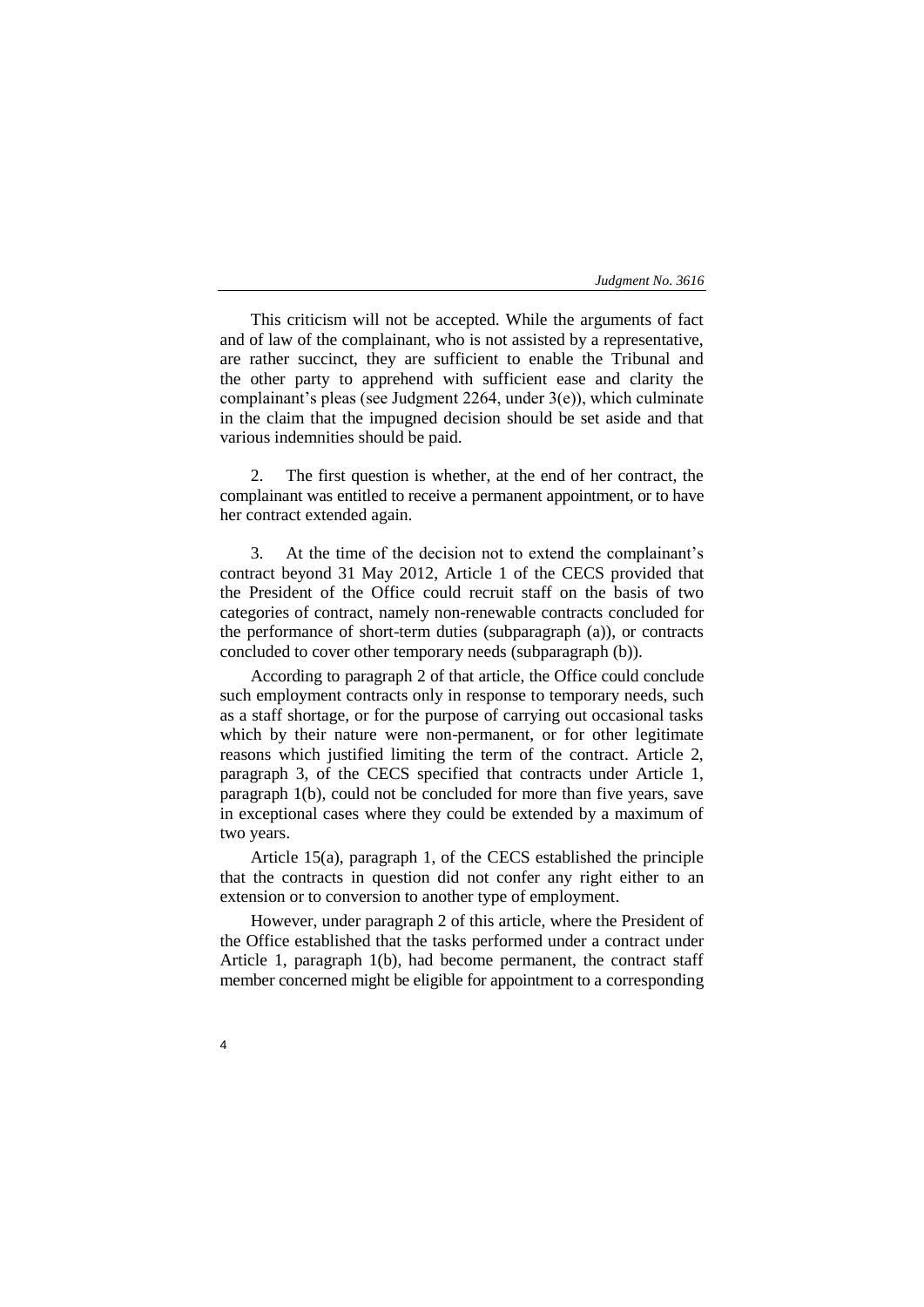vacant post as a permanent employee, if certain requirements were fulfilled.

4. When the complainant was informed that her contract would not be extended beyond 31 May 2012, her employment relationship with the EPO was governed by Article 1, paragraph 1(b), of the CECS. A further extension was therefore conceivable in principle having regard to Article 2, paragraph 3, of the CECS. Similarly, her appointment as a permanent employee was by no means ruled out, provided that the conditions laid down in Article 15a, paragraph 2, were met.

(a) It must first be noted that the complainant provides no evidence that the appointing authority, or any other competent body, had given her any form of unequivocal assurance that, upon the expiry of her contract, she would be appointed as a permanent employee, or that her contract would be extended for a further period – an assurance which would have bound the EPO in accordance with the principle of good faith.

(b) The submissions in the complaint and rejoinder are not sufficient grounds for calling into question the principles underlying Article 15a of the CECS which the Tribunal has embodied in its case law. In accordance with these principles, a contract staff member has no automatic entitlement to be appointed as a permanent employee and the employer is under no obligation to extend her or his contract beyond its expiry date (see Judgments 2488, under 6, and 3005, under 11). The only question is therefore whether, by dismissing the internal appeal of 22 February 2012, the President of the Office abused the broad discretion that he enjoys in this area.

It is plain from the file that this is not the case and that this decision was not *ultra vires*, showed no formal or procedural flaw, nor any error of fact or of law, did not overlook a material fact, involved no abuse of authority and that no plainly wrong conclusions had been drawn from the evidence (see, for example, Judgments 3005, under 10, and 3443, under 3, and the case law cited therein).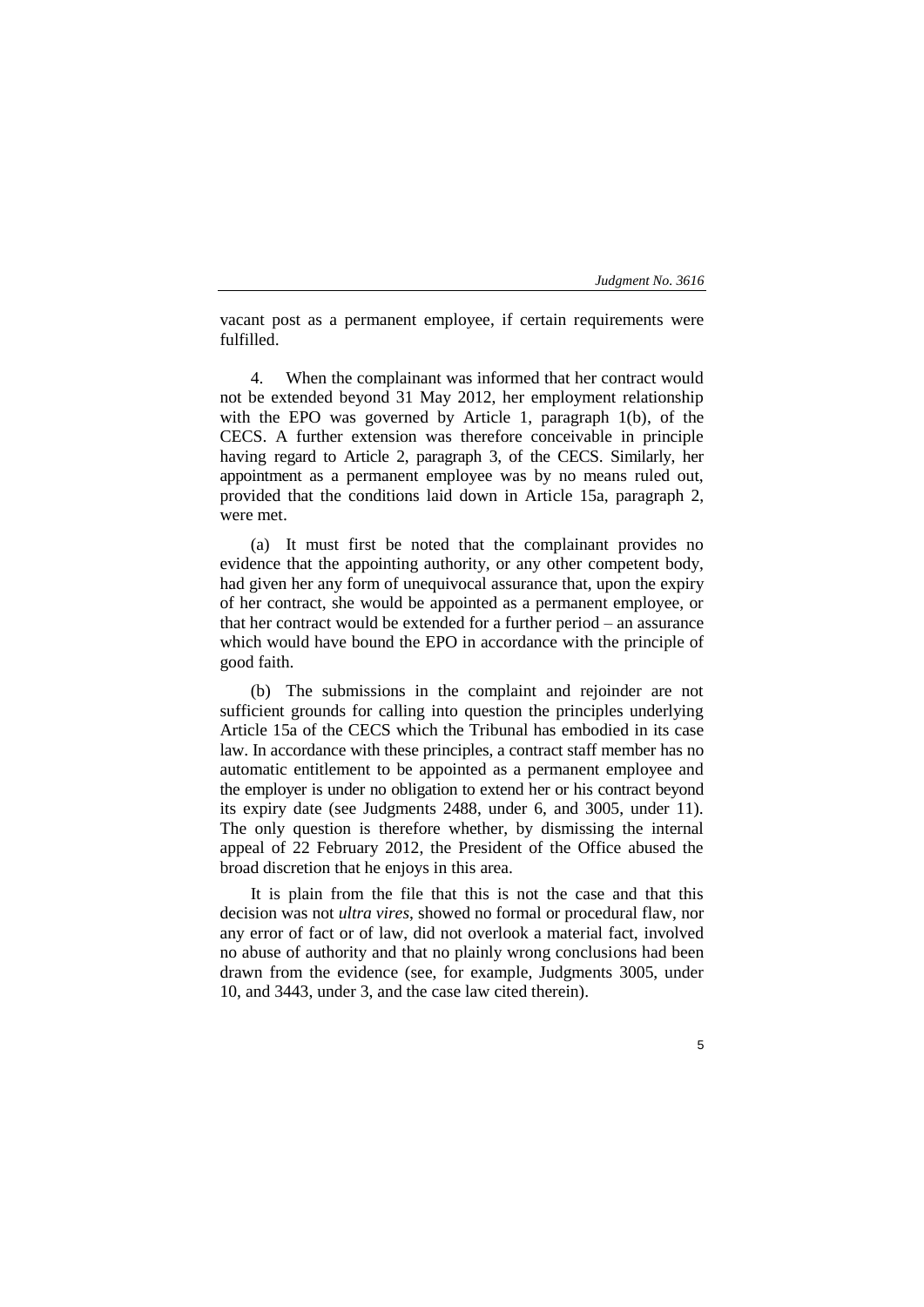The organisational reasons given by the EPO for the transfer of a permanent employee in order that he might perform the complainant's duties cannot be termed arbitrary or criticised as a breach of equal treatment.

(c) The complaint must therefore be dismissed insofar as it concerns the refusal to grant the complainant a permanent appointment, or to extend her contract.

5. The complainant, who was in the service of the EPO for four years and nine months, submits subsidiarily that she is entitled to the termination indemnity for which provision is made in Article 15b, paragraph 1, of the CECS, which reads as follows:

"A contract staff member whose contract ends at the contractually appointed time shall be granted a termination indemnity of one month's basic salary, together with, where appropriate, the household and dependants' allowance, multiplied by the number of years' and fractions of years' service at the Office."

6. The EPO emphasises that Article 9 of Administrative Council Decision CA/D 6/09 of 10 December 2009, pursuant to which this provision was incorporated in the CECS, stipulated that it applied only to contracts concluded as from 1 January 2010, and it submits that the complainant is not entitled to this indemnity as her fixed-term contract was concluded on 25 July 2007.

7. Although the initial duration of the complainant's contract was one year and ten months, it was then extended twice without interruption, in March 2009 for the period 1 July 2009 to 31 December 2009, and in July 2009 for the period 1 January 2010 to 30 June 2010.

Unless it expressly provides otherwise and subject to the protection of acquired rights, a statutory provision applies automatically to staff members who are serving under a contract as of the date on which it enters into force. Administrative Council Decision CA/D 6/09, which introduced Article 15b, on the termination indemnity, into the CECS, expressly – and contradictorily – stated that it entered into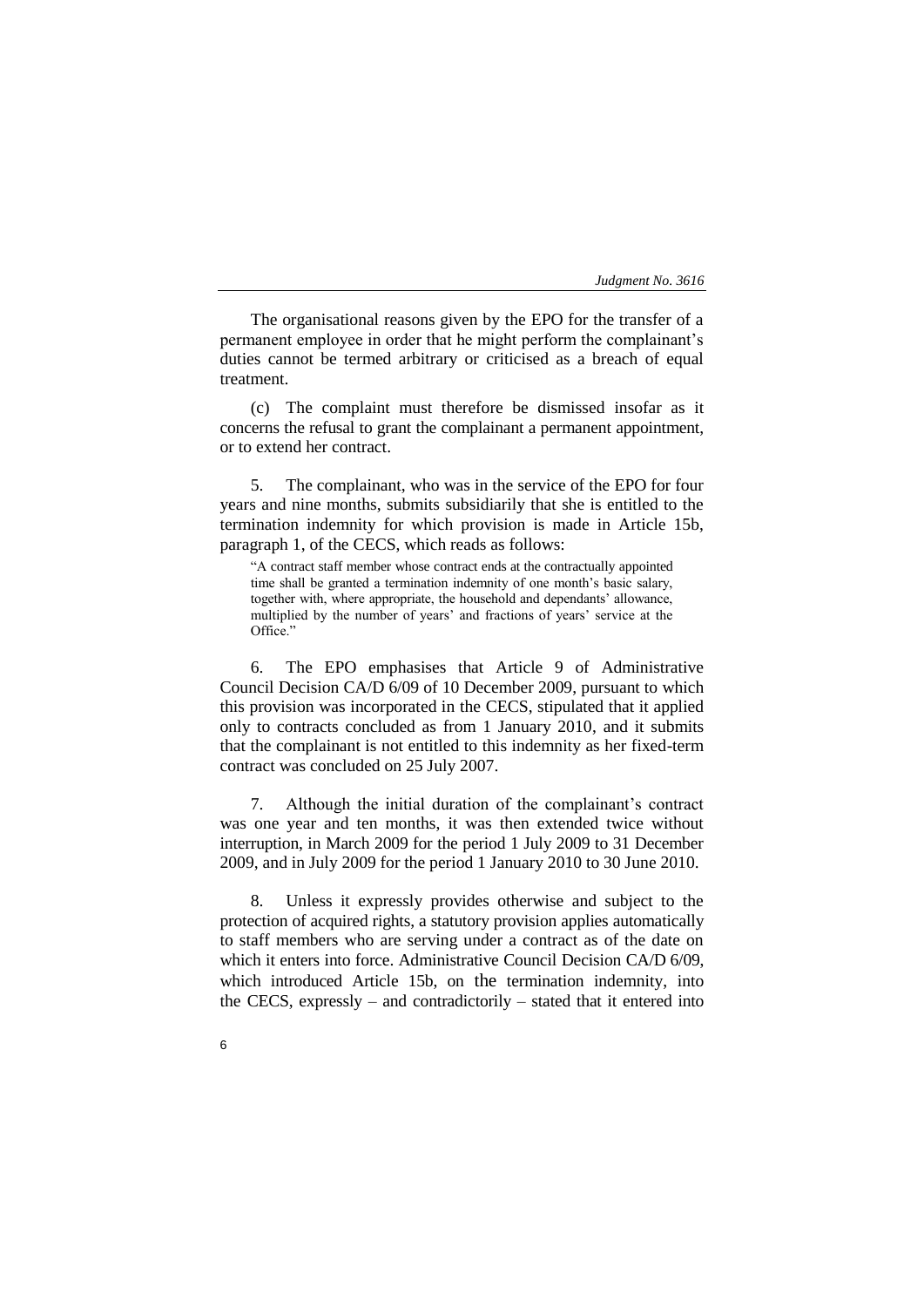7

force on 10 December 2009 and applied to all contracts concluded from 1 January 2010. For the purposes of applying the above-mentioned provisions of Article 15b, each extension of the complainant's contract must be deemed to be a new contract. The Tribunal therefore considers, in light of the terms of the aforementioned decision, that as from the renewal of her contract that took effect on 1 January 2010, the complainant was entitled to the termination indemnity provided for in Article 15b.

9. Moreover, the Tribunal notes that the reasoning adopted by the EPO in contending that the complainant was not entitled to the termination indemnity would result in inequality bordering on the absurd. A member of the contract staff who first entered the service of the EPO after 1 January 2010 would be entitled *de lege* to that indemnity, but the complainant would not, because she had been in the Organisation's service for longer. Similarly, espousing the EPO's position would mean that the complainant would have been entitled to the indemnity – which she was denied because her appointment was continuing – if she had left the Organisation before 1 January 2010 and had returned to it after a brief interruption of her employment relationship.

10. The EPO's contention that the addenda to the complainant's contract specified that, apart from the duration of the contract, "[a]ll the other terms of employment [were] unchanged" is irrelevant.

This reference to "other terms of employment" could only concern terms of employment stipulated in previous contracts, and not statutory provisions, as any amendments to the latter which had entered into force after the conclusion of her previous contracts were automatically applicable to the complainant.

11. It follows from the foregoing that the complaint must be allowed insofar as it is directed against the refusal to grant the complainant a termination indemnity under Article 15b of the CECS. The EPO shall therefore pay the complainant the indemnity which is due to her under Article 15b of the CECS.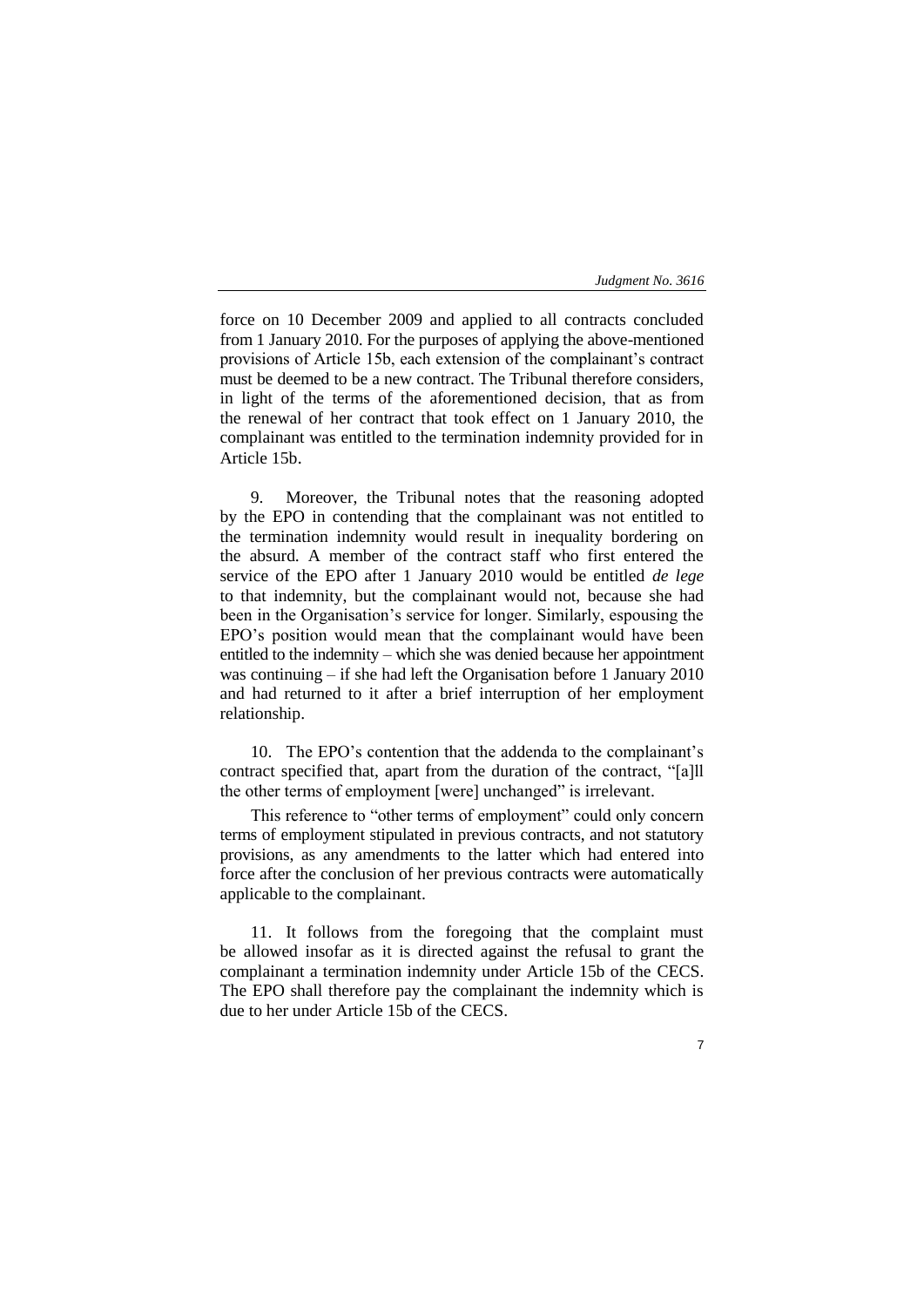12. The complainant is entitled to an award of damages for the moral injury which she suffered on account of the unlawful nature of the impugned decision. Having regard to all the circumstances of the case, these damages will be set at 8,000 euros.

13. Since by virtue of this judgment the complainant has been awarded the termination indemnity which she claimed and compensation for moral injury, there are no grounds for granting the complainant's claims for payment of the "compensation awarded by the Internal Appeals Committee".

14. As the complainant succeeds in part, she is entitled to costs, which shall be set at 1,000 euros.

# DECISION

For the above reasons,

- 1. The decision of 18 June 2013 is set aside insofar as it concerns the complainant's entitlement to a termination indemnity.
- 2. The case is remitted to the EPO in order that it may calculate and pay to the complainant the sum due to her under Article 15b of the Conditions of Employment for Contract Staff.
- 3. The EPO shall pay the complainant moral damages in the amount of 8,000 euros.
- 4. It shall also pay her 1,000 euros in costs.
- 5. All other claims are dismissed.

8

In witness of this judgment, adopted on 10 November 2015, Mr Claude Rouiller, President of the Tribunal, Mr Patrick Frydman, Judge, and Ms Fatoumata Diakité, Judge, sign below, as do I, Dražen Petrović, Registrar.